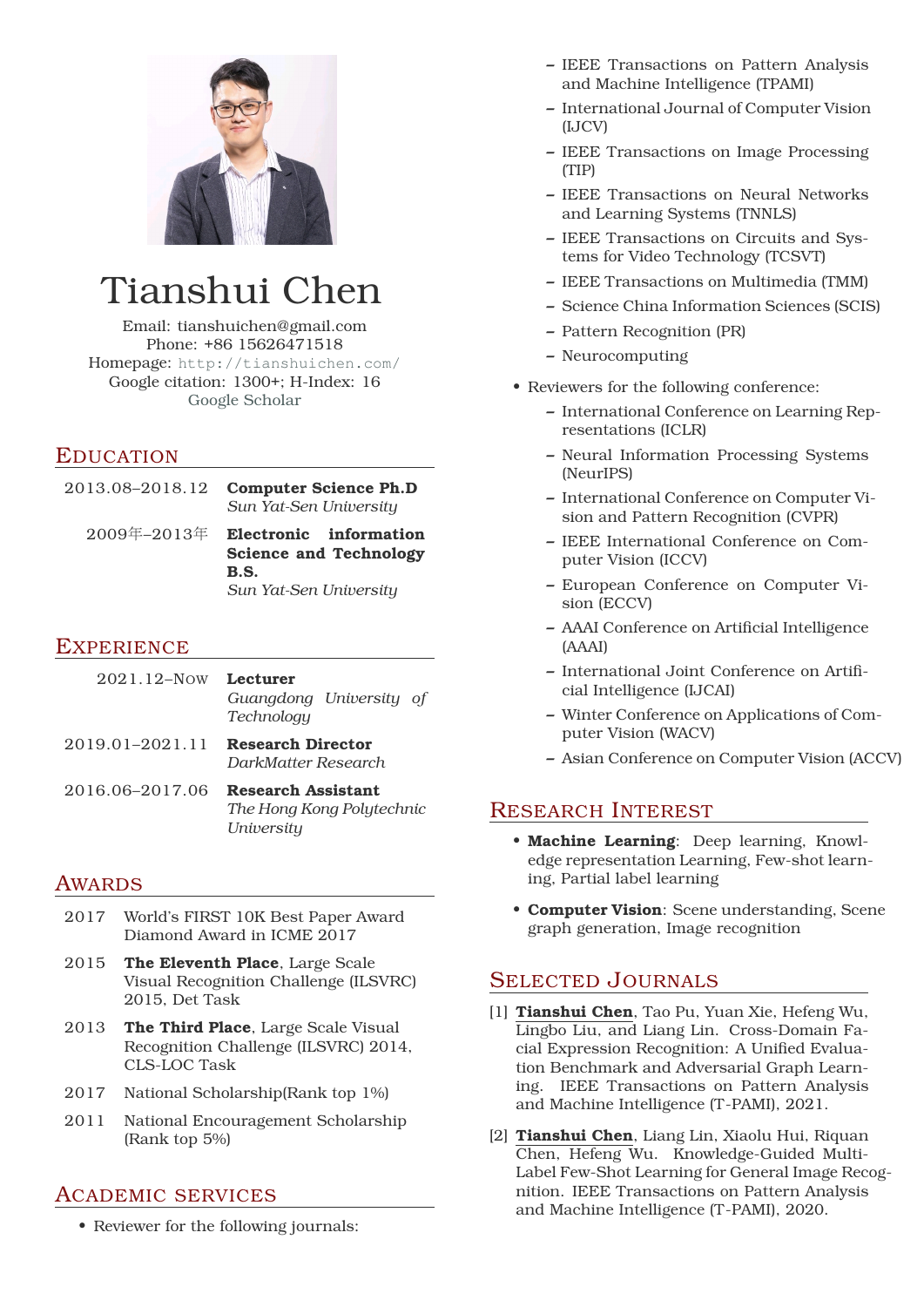- [3] **Tianshui Chen**, Liang Lin, Xian Wu, Nong Xiao, and Xiaonan Luo. Learning to Segment Object Candidates via Recursive Neural Networks. IEEE Transactions on Image Processing (T-IP), 27(12), 5827-5839, 2018.
- [4] **Tianshui Chen**, Liang Lin, Lingbo Liu, Xiaonan Luo, and Xuelong Li. DISC: Deep Image Saliency Computing via Progressive Representation Learning. IEEE Transactions on Neural Networks and Learning Systems (T-NNLS), 27(6): 1135-1149, 2016.
- [5] **Tianshui Chen**, Riquan Chen, Lin Nie, Xiaonan Luo, Xiaobai Liu, and Liang Lin. Neural Task Planning with And-Or Graph Representations. IEEE Transactions on Mutimedia (T-MM), 21(4), 1022-1034, 2019.
- [6] Jie Wu, **Tianshui Chen**\*, Hefeng Wu, Zhi Yang, Guangchun Luo, and Liang Lin. Fine-Grained Image Captioning with Global-Local Discriminative Objective. IEEE Transactions on Multimedia (T-MM), 2020. (\* indicates corresponding author.)
- [7] Dongyu Zhang, Liang Lin, **Tianshui Chen**, Xian Wu, Wenwei Tan, and Ebroul Izquierdo. Content-Adaptive Sketch Portrait Generation by Decompositional Representation Learning. IEEE Transactions on Image Processing (T-IP), 26(1): 328- 339, 2017.
- [8] Lingbo Liu, Zewei Yang, Guanbin Li, Kuo Wang, **Tianshui Chen**, and Liang Lin. Aerial Images Meet Crowdsourced Trajectories: A New Approach to Robust Road Extraction. IEEE Transactions on Neural Networks and Learning Systems (T-TNNLS), 2022.

#### SELECTED CONFERENCES:

- [1] **Tianshui Chen**, Muxin Xu, Xiaolu Hui, Hefeng Wu, Liang Lin. Learning Semantic- Specific Graph Representation for Multi-Label Image Recognition. Proc. of IEEE International Conference on Computer Vision (ICCV), 2019.
- [2] **Tianshui Chen**, Weihao Yu, Riquan Chen, Liang Lin. Knowledge-Embedded Routing Network for Scene Graph Generation. Proc. of IEEE Conference on Computer Vision and Pattern Recognition (CVPR), 2019.
- [3] **Tianshui Chen**, Tao Pu, Yuan Xie, Hefeng Wu, and Liang Lin. Structured Semantic Transfer for Multi-Label Recognition with Partial Labels. Proc. of AAAI Conference on Artificial Intelligence (AAAI), 2022.
- [4] **Tianshui Chen**, Liang Lin, Wangmeng Zuo, Xiaonan Luo, and Lei Zhang. Learning a Waveletlike Auto-Encoder to Accelerate Deep Neural Networks. Proc. of AAAI Conference on Artificial Intelligence (AAAI), 2018.
- [5] **Tianshui Chen**, Zhouxia Wang, Guanbin Li, and Liang Lin. Recurrent Attentional Reinforcement Learning for Multi-label Image Recognition. Proc. of AAAI Conference on Artificial Intelligence (AAAI), 2018.
- [6] **Tianshui Chen**, Liang Lin, Riquan Chen, Yang Wu, Xiaonan Luo. Knowledge-Embedded Representation Learning for Fine-Grained Image Recognition. Proc. of International Joint Conference on Artificial Intelligence (IJCAI), 2018.
- [7] **Tianshui Chen**, Wenxi Wu, Yuefang Gao, Le Dong, Xiaonan Luo, Liang Lin. Fine-Grained Representation Learning and Recognition by Exploiting Hierarchical Semantic Embedding. Proc. of ACM International Conference on Multimedia (ACM MM), 2018.
- [8] Zhouxia Wang†, **Tianshui Chen**†, Guanbin Li, Ruijia Xu, and Liang Lin. Multi-label Image Recognition by Recurrently Discovering Attentional Regions. Proc. of IEEE International Conference on Computer Vision (ICCV), 2017. († indicates co-first authors.)
- [9] Tao Pu†, **Tianshui Chen**†, Hefeng Wu, and Liang Lin. Semantic-Aware Representation Blending for Multi-Label Image Recognition with Partial Labels. Proc. of AAAI Conference on Artificial Intelligence (AAAI), 2022. († indicates co-first authors.)
- [10] Zhouxia Wang†, **Tianshui Chen**†, Jimmy Ren, Weihao Yu, Hui Cheng, Liang Lin. Deep Reasoning with Knowledge Graph for Social Relationship Understanding. Proc. of International Joint Conference on Artificial Intelligence (IJ-CAI), 2018. († indicates co-first authors.)
- [11] Riquan Chen†, **Tianshui Chen**†, Xiaolu Hui, Hefen Wu, Guanbin Li, and Liang Lin. Knowledge Graph Transfer Network for Few-Shot Recognition. Proc. of AAAI Conference on Artificial Intelligence (AAAI), 2020. († indicates co-first authors.)
- [12] Yuan Xie, **Tianshui Chen**\*, Tao Pu, Hefeng Wu, Liang Lin. Adversarial Graph Representation Adaptation for Cross-Domain Facial Expression Recognition. Proc. of ACM International Conference on Multimedia (ACM MM), 2020. (\* indicates corresponding author.)
- [13] Jie Wu, **Tianshui Chen**\*, Lishan Huang, Hefeng Wu, Guanbin Li, Ling Tian, Liang Lin. Active Object Search. Proc. of ACM International Conference on Multimedia (ACM MM), 2020. (\* indicates corresponding author.)
- [14] Pengxiang Yan, Guanbin Li, Yuan Xie, Zhen Li, Chuan Wang, **Tianshui Chen**, Liang Lin. Semi-Supervised Video Salient Object Detection Using Pseudo-Labels. Proc. of IEEE International Conference on Computer Vision (ICCV), 2019.